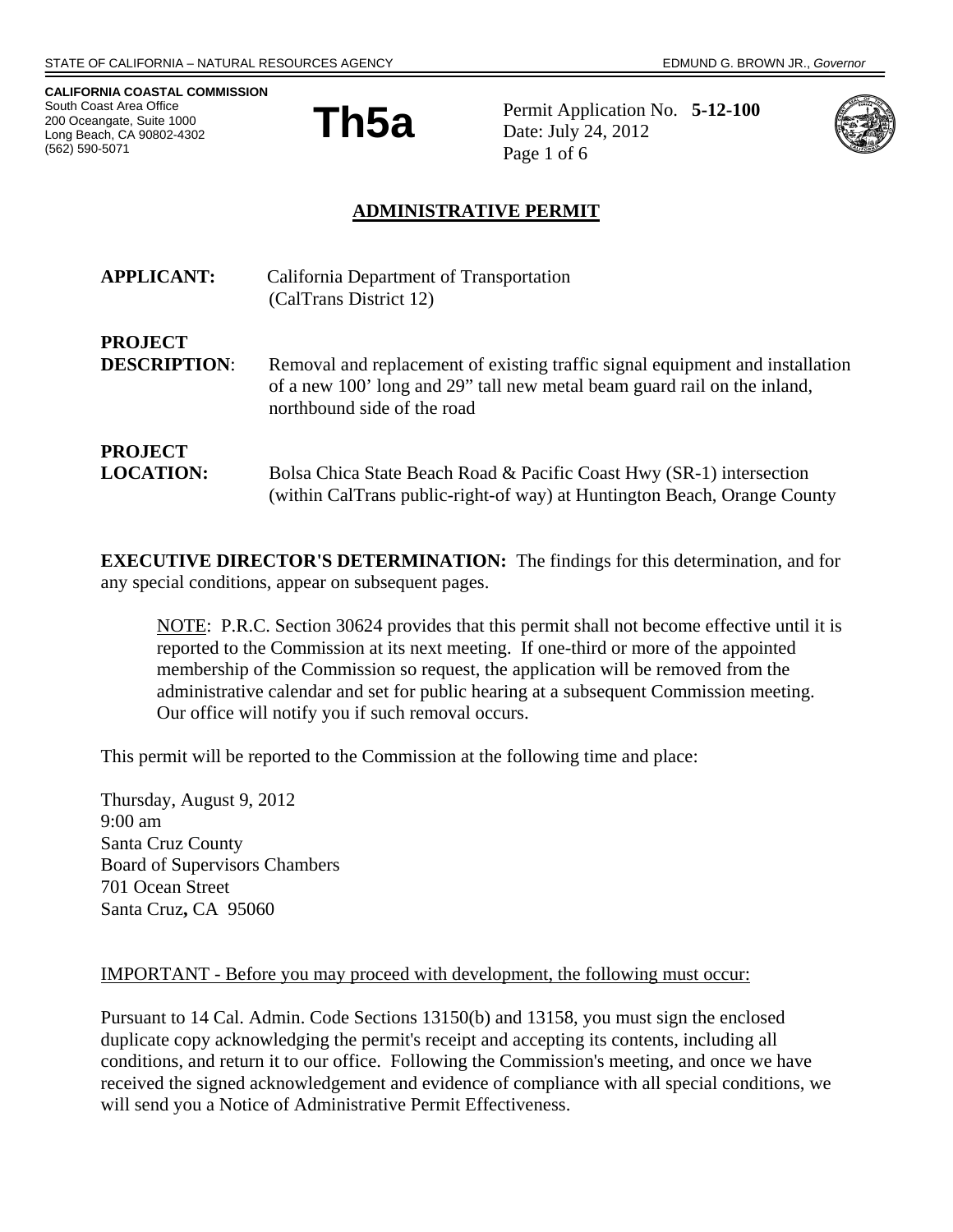## **BEFORE YOU CAN OBTAIN ANY LOCAL PERMITS AND PROCEED WITH DEVELOPMENT, YOU MUST HAVE RECEIVED BOTH YOUR ADMINISTRATIVE PERMIT AND THE NOTICE OF PERMIT EFFECTIVENESS FROM THIS OFFICE.**

 CHARLES LESTER Executive Director

 By: Liliana Roman Title: Coastal Program Analyst

## **STANDARD CONDITIONS:**

- 1. Notice of Receipt and Acknowledgment. The permit is not valid and development shall not commence until a copy of the permit, signed by the permittee or authorized agent, acknowledging receipt of the permit and acceptance of the terms and conditions, is returned to the Commission office.
- 2. Expiration. If development has not commenced, the permit will expire two years from the date on which this permit is voted on by the Commission. Development shall be pursued in a diligent manner and completed in a reasonable period of time. Application for extension of the permit must be made prior to the expiration date.
- 3. Interpretation. Any questions of intent or interpretation of any term or condition will be resolved by the Executive Director or the Commission.
- 4. Assignment. The permit may be assigned to any qualified person, provided assignee files with the Commission an affidavit accepting all terms and conditions of the permit.
- 5. Terms and Conditions Run with the Land. These terms and conditions shall be perpetual, and it is the intention of the Commission and the permittee to bind all future owners and possessors of the subject property to the terms and conditions.

## **SPECIAL CONDITIONS:** See pages five to six.

### **EXECUTIVE DIRECTOR'S DETERMINATION (continued):**

The Executive Director hereby determines that the proposed development is a category of development, which, pursuant to PRC Section 30624, qualifies for approval by the Executive Director through the issuance of an Administrative Permit. Subject to Standard and Special Conditions as attached, said development is in conformity with the provisions of Chapter 3 of the Coastal Act of 1976 and will not have any significant impacts on the environment within the meaning of the California Environmental Quality Act. If located between the nearest public road and the sea, this development is in conformity with the public access and public recreation policies of Chapter 3.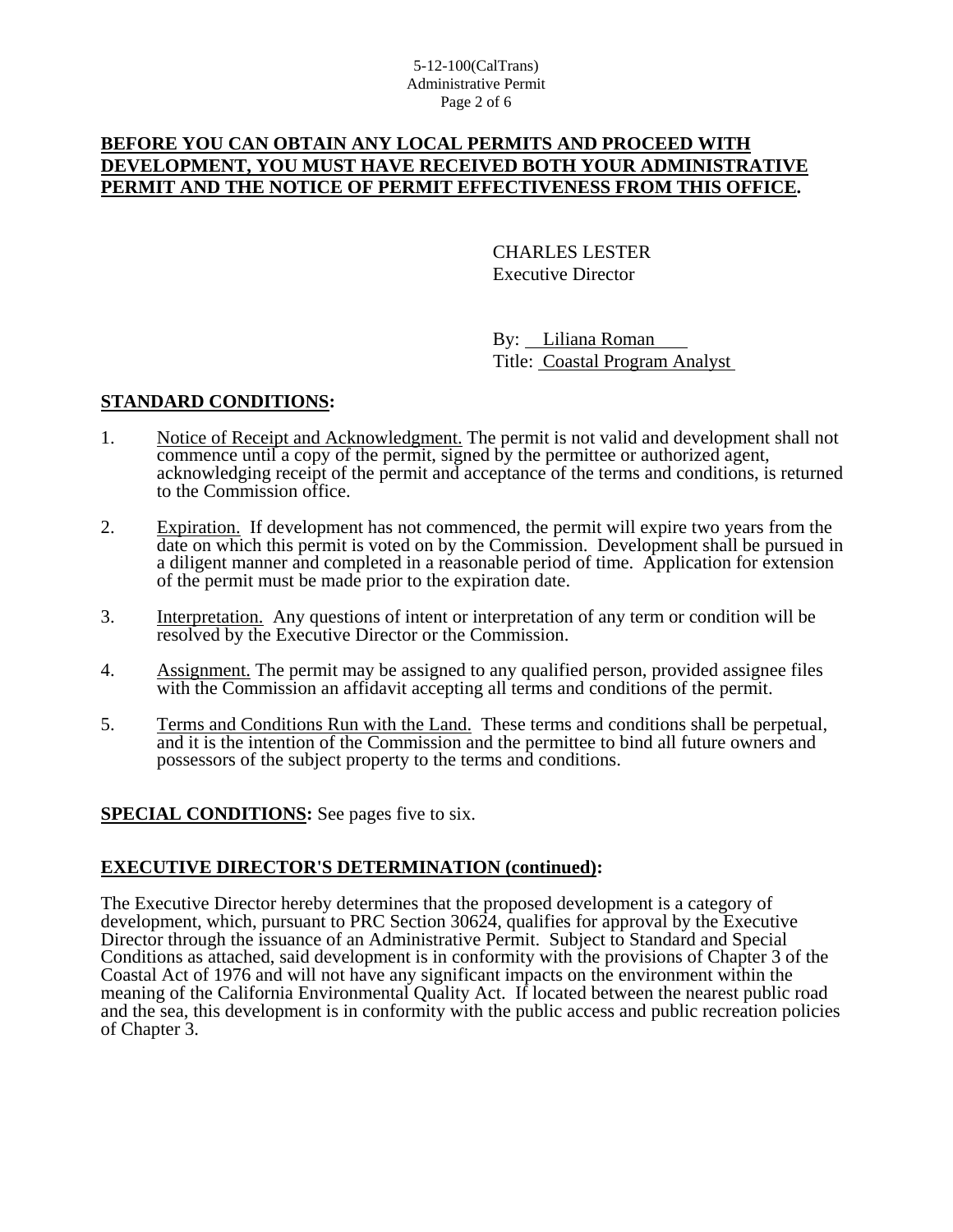#### 5-12-100(CalTrans) Administrative Permit Page 3 of 6

## **FINDINGS FOR EXECUTIVE DIRECTOR'S DETERMINATION:**

### **A. Project Location and Description**

The project site is located at the Bolsa Chica State Beach Road & Pacific Coast Hwy (SR-1) intersection (within CalTrans public-right-of way) in Huntington Beach, Orange County (Exhibit 1). The Bolsa Chica Ecological Reserve is located on the inland (northbound) side of Pacific Coast Hwy and Bolsa Chica State Beach is located on the seaward (southbound) side of Pacific Coast Hwy. Bolsa Chica State Beach Road allows access into a public parking lot for Bolsa Chica State Beach. A small parking lot just north of the intersection allows access to Bolsa Chica Ecological Reserve on the inland side of Pacific Coast Hwy. The surrounding area is predominantly sand beaches and wetland areas.

The proposed development is an operational improvement project which proposes to remove and replace two electrical traffic signals (signal poles, signal standards, inductive loop detectors and controller cabinet) along the Bolsa Chica State Beach Road and Pacific Coast Hwy intersection. The installation of a new 100' long and 29" tall new metal beam guard rail (MBGR) on the inland, northbound side of the road to protect the new equipment is proposed. The guardrail would be placed approximately 8' from the edge of travel way, directly in front of the traffic signals. Additionally, the project would permanently remove existing pedestrian crosswalk pavement markings along the southbound intersection as there are no existing sidewalks and curbs. Along the northbound side, no pedestrian facility exists. At this location, Pacific Coast Hwy is a 55 mph facility and due to safety considerations, pedestrians are prohibited to cross Pacific Coast Hwy at this intersection. The existing traffic island passageways will remain as well as existing "no pedestrian crossing" signage will remain in place. Exhibit 2 provides proposed project plans.

To address water quality during construction, the applicant proposes to implement BMPs for temporary sediment control, temporary soil stabilization, scheduling, waste management, materials handling and other non-storm water BMPs. The proposed project does not include any drainage improvements or grading of slopes. Only a minimal amount of soil area will be disturbed by the drilling of holes for the installation of the MBGR.

It is typical for Caltrans to use MBGR to protect fixed objects within Caltrans recovery zones – a setback area clear of object for errant vehicles to regain control, if the fixed object cannot be relocated outside of the recovery zone. The existing traffic signals and controller cabinet cannot be relocated further inland as they are located adjacent to the sensitive wetlands habitat of the Bolsa Chica Ecological Reserve. In order to avoid and protect the adjacent sensitive wetlands habitat, the existing traffic signals and pull boxes (proposed to be upgraded/replaced) will remain within this Caltrans "recovery zone" but will however require installation of MBGR per Caltrans policies to provide protection of fixed objects due to the high vehicular speeds on this stretch of Pacific Coast Hwy.

Visual Resources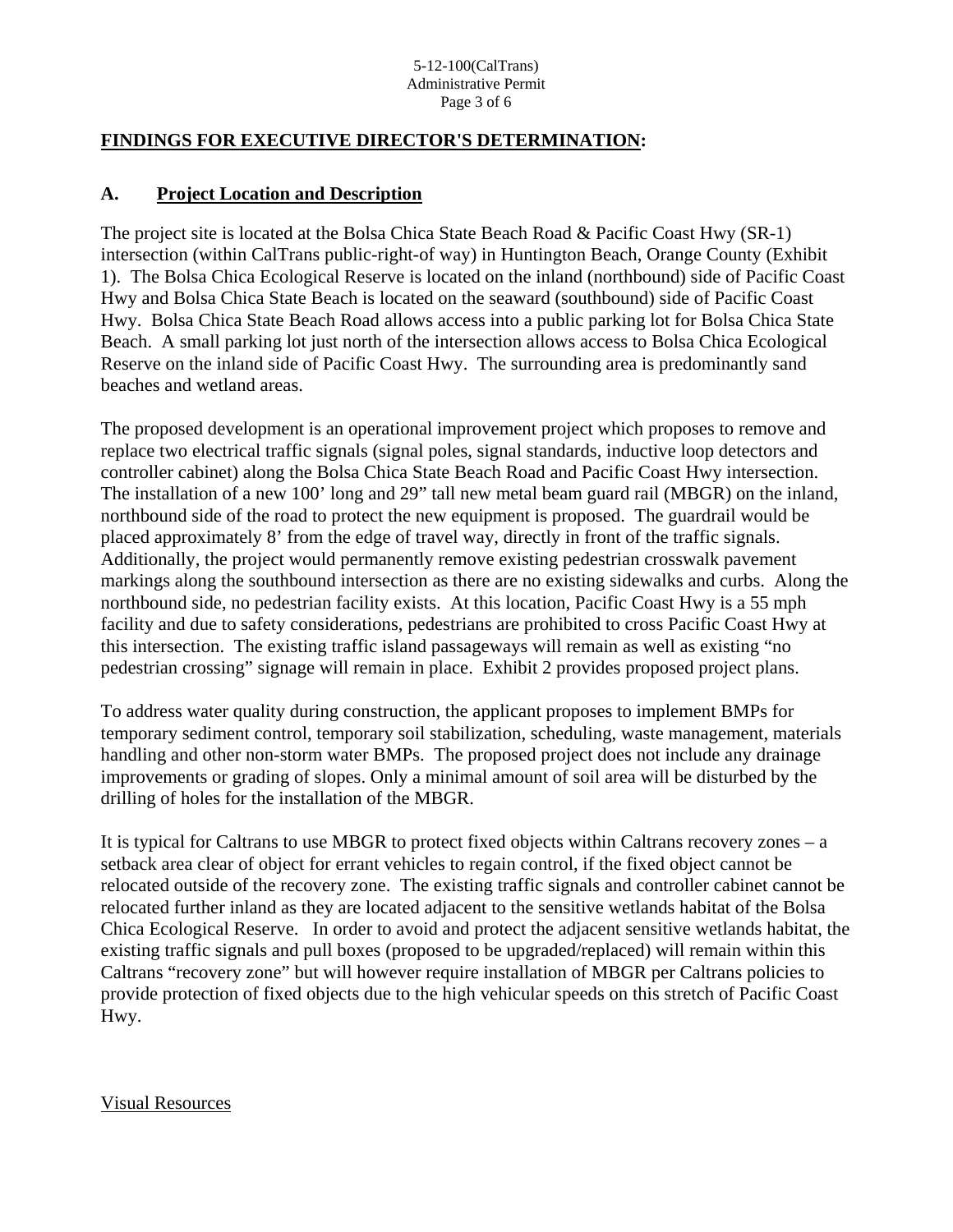#### 5-12-100(CalTrans) Administrative Permit Page 4 of 6

A 29" tall MBGR provides most effective means to provide required protection to the upgraded electrical equipment and have minimal negative impact on visual resources in the area. The applicant conducted a Visual Impact Assessment, dated June 14, 2011 concluding that any change to the visual quality of the project area would be considered low and would have little visual effect to the surrounding areas as motorists and cyclists will still have a view of the wetlands above the 29" tall MBGR. Ocean views would not be impacted by the project. Additionally, installation requirements for wood posts and steel are comparatively minimal. Conversely, installation of concrete barrier of any type would require construction of a foundation which would involve excavation of a continuous trench approximately 3 feet in depth, require concrete delivery truck and wash out pits and due to concrete cure time, may require temporary railing (K-Rail) for construction. Therefore, installation of MBGR would be the less invasive and most effective way to provide protection of fixed objects for this location.

### Biological Resources

As the project area is immediately adjacent to the Bolsa Chica Ecological Reserve, special status species and habitats of concern are found in the project's vicinity. The applicant, CalTrans, submitted a Natural Environment Study dated June 2011. Exhibit 3 provides the boundary of the area studied. The majority of the study area is a mixture of native beach dune and scrub plant species and nonnative ornamental vegetation. No sensitive or special-interest plants or animals that may occur within beach dune/scrub habitat were observed in the study area during the survey. The Study concluded that project activities are not expected to cause substantial impacts to specialstatus species due to the negative findings during the special status species survey, the disturbed nature of the intersection, the brief construction period and the minimal amount of heavy work proposed for the project area. However, due to its proximity to sensitive habitat, there is a potential for indirect impacts during construction such as activities of equipment or personnel outside designated construction areas, erosion, water runoff, soil disturbances that enhance germination and proliferation of nonnative and invasive plans species.

To avoid adverse impacts to biological resources during construction, the applicant proposed general avoidance and minimization BMP measures. As proposed, the applicants plans to erect temporary Environmentally Sensitive Area (ESA) fencing right behind the electrical components to keep personnel and equipment outside of the sensitive areas; to have a biologist approve all parking and staging areas; to clean and inspect all construction equipment of mud or other debris that may contain invasive plants/seeds prior to arrival at the site and before leaving the site. Parking and staging is to take place along the Pacific Coast Hwy unpaved road shoulder.

## **B. Water Quality**

The proposed development has a potential for discharge of polluted runoff from the project site into nearby coastal waters. The storage or placement of construction material, debris, or waste in a location where it could be discharged into coastal waters would result in an adverse effect on the marine environment. To reduce the potential for construction related impacts on water quality, the Commission imposes special conditions requiring, but not limited to, the appropriate storage and handling of construction equipment and materials to minimize the potential of pollutants to enter coastal waters. Therefore, the Commission finds that the proposed development, as conditioned,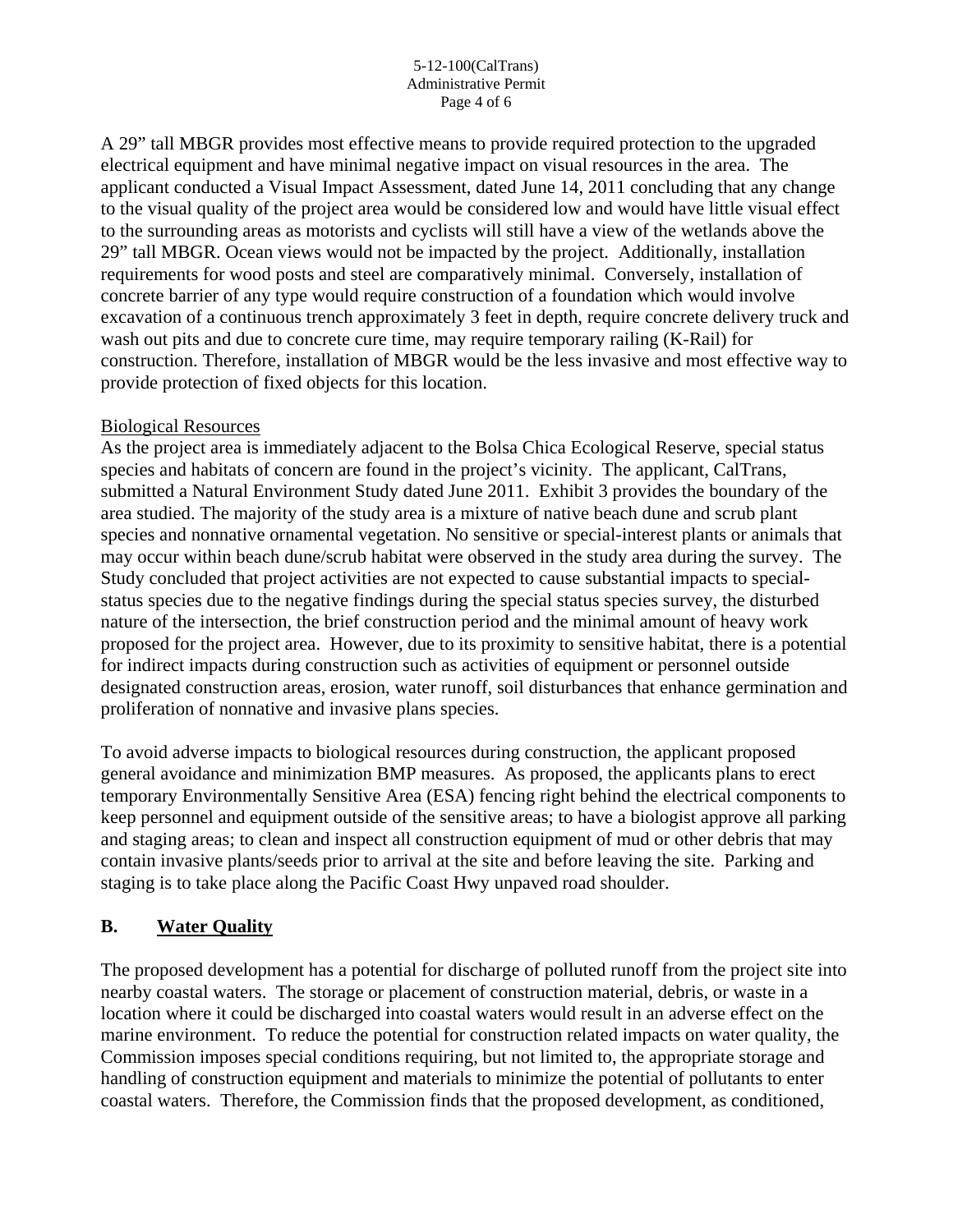#### 5-12-100(CalTrans) Administrative Permit Page 5 of 6

conforms to Sections 30230 and 30231 of the Coastal Act regarding the protection of water quality to promote the biological productivity of coastal waters and to protect human health.

## **C. Local Coastal Program**

An LCP for the City of Huntington Beach was effectively certified in March 1985. However, the proposed development is occurring within an area that crosses jurisdiction with that of the Commission's original permit jurisdiction.

Section 30601.3 of the Coastal Act provides for the issuance of coastal development permits directly by the Commission with the agreement of the applicant, the local government and the Commission through its executive director consent to consolidate the permit action, provided that public participation is not substantially impaired by that review consolidation. As the project site crosses jurisdictional boundaries, and the applicant submitted the coastal development permit application directly to the Commission, both the applicant and the City of Huntington Beach agree to a consolidated permit action by the Commission. Consequently, the standard of review is the Coastal Act and the City's LCP is used only as guidance. As conditioned, the proposed development is consistent with Chapter 3 of the Coastal Act and with the certified LCP for the area.

# **D. California Environmental Quality Act (CEQA)**

As conditioned, there are no feasible alternatives or additional feasible mitigation measures available that would substantially lessen any significant adverse effect that the activity may have on the environment. Therefore, the Commission finds that the proposed project, as conditioned to mitigate the identified impacts, is the least environmentally damaging feasible alternative and can be found consistent with the requirements of the Coastal Act to conform to CEQA.

## **SPECIAL CONDITIONS:**

- 1. **Storage of Construction Materials, Mechanized Equipment and Removal of Construction Debris.** The permittee shall comply with the following construction-related requirements:
	- (a) No demolition or construction materials, debris, or waste shall be placed or stored where it may enter sensitive habitat, receiving waters or a storm drain, or be subject to wave, wind, rain, or tidal erosion and dispersion.
	- (b) No demolition or construction equipment, materials, or activity shall be placed in or occur in any location that would result in impacts to environmentally sensitive habitat areas, streams, wetlands or their buffers.
	- (c) Any and all debris resulting from demolition or construction activities shall be removed from the project site within 24 hours of completion of the project.
	- (d) Demolition or construction debris and sediment shall be removed from work areas each day that demolition or construction occurs to prevent the accumulation of sediment and other debris that may be discharged into coastal waters.